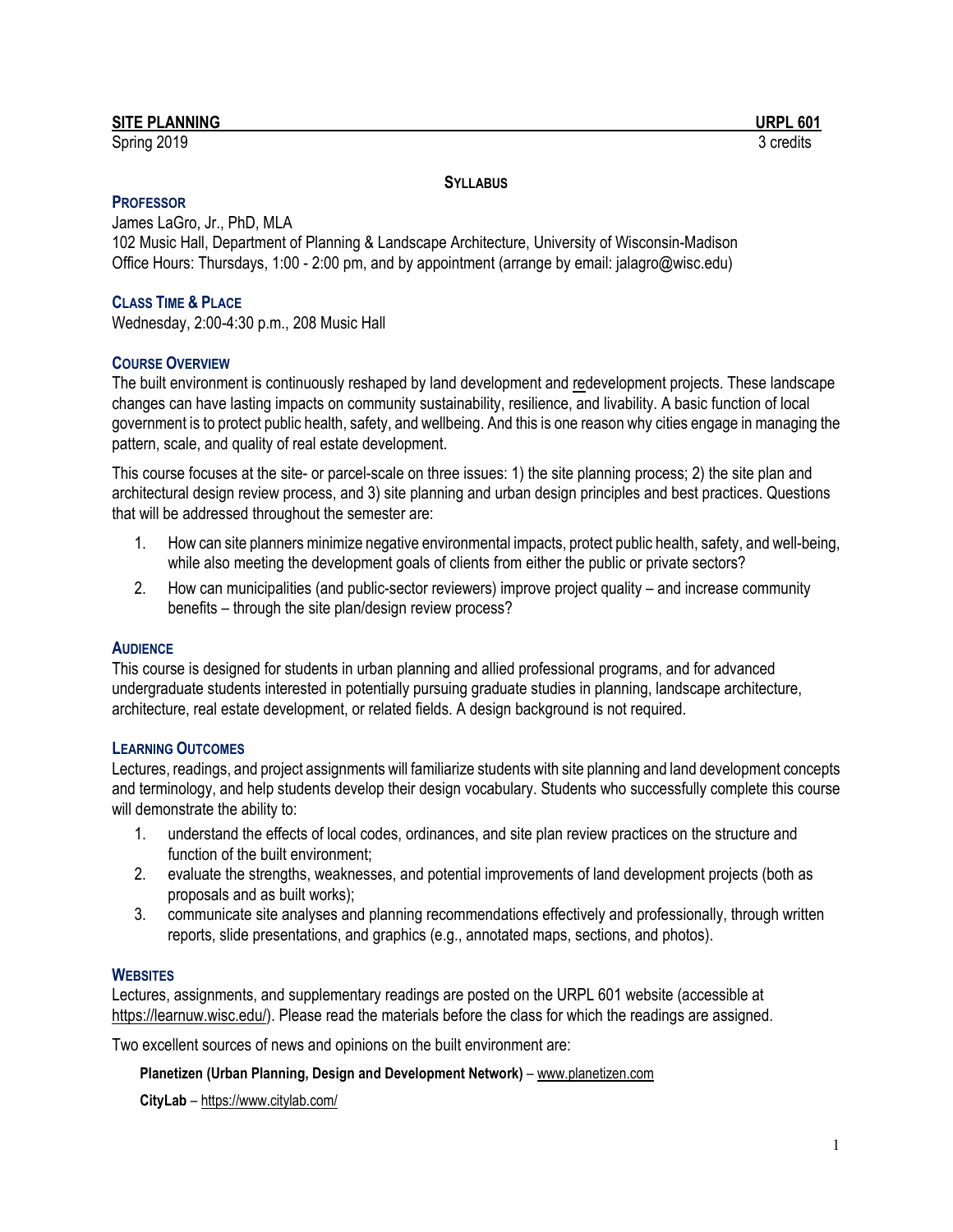Other useful resources that define key concepts and terminology include:

**Whole Systems Design Vocabulary** - <http://www.wholesystemsdesign.com/design-vocabulary>

**A Guide to Architect Terms and Phrases** – <https://www.curbed.com/2016/7/11/12149096/architecture-glossary-architect-terms>

**99 Descriptive Design Words You Should Know** –

<https://99designs.com/blog/tips/15-descriptive-design-words-you-should-know/#design>

# **ASSIGNMENTS & GRADING**

| <b>ASSIGNMENT</b>                                                                         | $%$ OF<br><b>FINAL GRADE</b> | <b>WEEK</b><br><b>ASSIGNED</b> | <b>WEEK</b><br><b>DUE</b> |
|-------------------------------------------------------------------------------------------|------------------------------|--------------------------------|---------------------------|
| <b>Precedent Study: Municipal Policies &amp; Practices</b><br>for Site Plan/Design Review | 30%                          | 2(1/30)                        | 4(2/13)                   |
| Case Study: Site Development Project - Analysis and Design Review<br>(team project)       | 30%                          | 5(2/20)                        | 8(3/13)                   |
| Site Planning Project: Site Selection, Programming, & Conceptual<br>Design (team project) | 40%                          | 10(3/27)                       | 15(5/1)                   |

Assigned projects will be evaluated on three main criteria: 1) **analysis** (e.g., precedents, site context); 2) **recommendations** (e.g., design review, design proposals); 3) **communication** (e.g., writing, graphics). In addition, an ungraded, brief reflective statement will be required for each project. Grading scale: A (94.0-100%), AB (88.0-93.9%), B (82.0-87.9%), BC (76.0-81.9%), C (70.0-75.9%), D (64.0-69.9%), F (63.9% or below)

# **SCHEDULE**

| Week           | <b>Date</b> | <b>Reading/Viewing</b>                                                                                                                                                                                                                                                          | <b>Topics/Activities</b>                                                                                                                              | <b>Projects</b>                                                                                                                                    |
|----------------|-------------|---------------------------------------------------------------------------------------------------------------------------------------------------------------------------------------------------------------------------------------------------------------------------------|-------------------------------------------------------------------------------------------------------------------------------------------------------|----------------------------------------------------------------------------------------------------------------------------------------------------|
|                | 1/23        | LaGro - Shaping the built environment (3-27)<br>View Leinberger videos on your own:<br>https://www.youtube.com/watch?v=PYm_ms9S4<br>DE<br>Johnson - Site Planning for Planners (31-56)                                                                                          | Introductions<br>Course Overview / Project<br><b>Types</b><br>Skills & Interests Survey                                                               |                                                                                                                                                    |
| $\mathfrak{D}$ | 1/30        | LaGro - Site selection and programming (31-70)<br>Sanford and Farley - Review of Site and<br>Development Plans (3-14)<br>NYS Department of State - Site Plan Review<br>manual $(1-25)$<br>Wyckoff - Site Planning Principles (19-28);<br>Checklist for Site Plan Review (60-68) | <b>Lecture: Site Planning</b><br><b>Process / Site Selection /</b><br><b>Project Programming</b><br><b>Online Resources (e.g.,</b><br><b>DCI Map)</b> | Project 1 assigned:<br><b>Analysis of Site</b><br><b>Planning Guidelines &amp;</b><br><b>Development Review</b><br><b>Practices &amp; Policies</b> |
| 3              | 2/6         | LaGro - Assessing the site's physiographic<br>context (71-111); Assessing the site's biological<br>context (112-134)<br>Lehigh Valley Planning Commission - Steep<br>Slopes Guide/Model Regulations (1-25)<br>Frieswick - Living Off the Edge of a Mountain                     | <b>Lecture: Site</b><br><b>Assessment</b><br>(biophysical + climatic<br>factors / cultural + legal<br>factors)                                        |                                                                                                                                                    |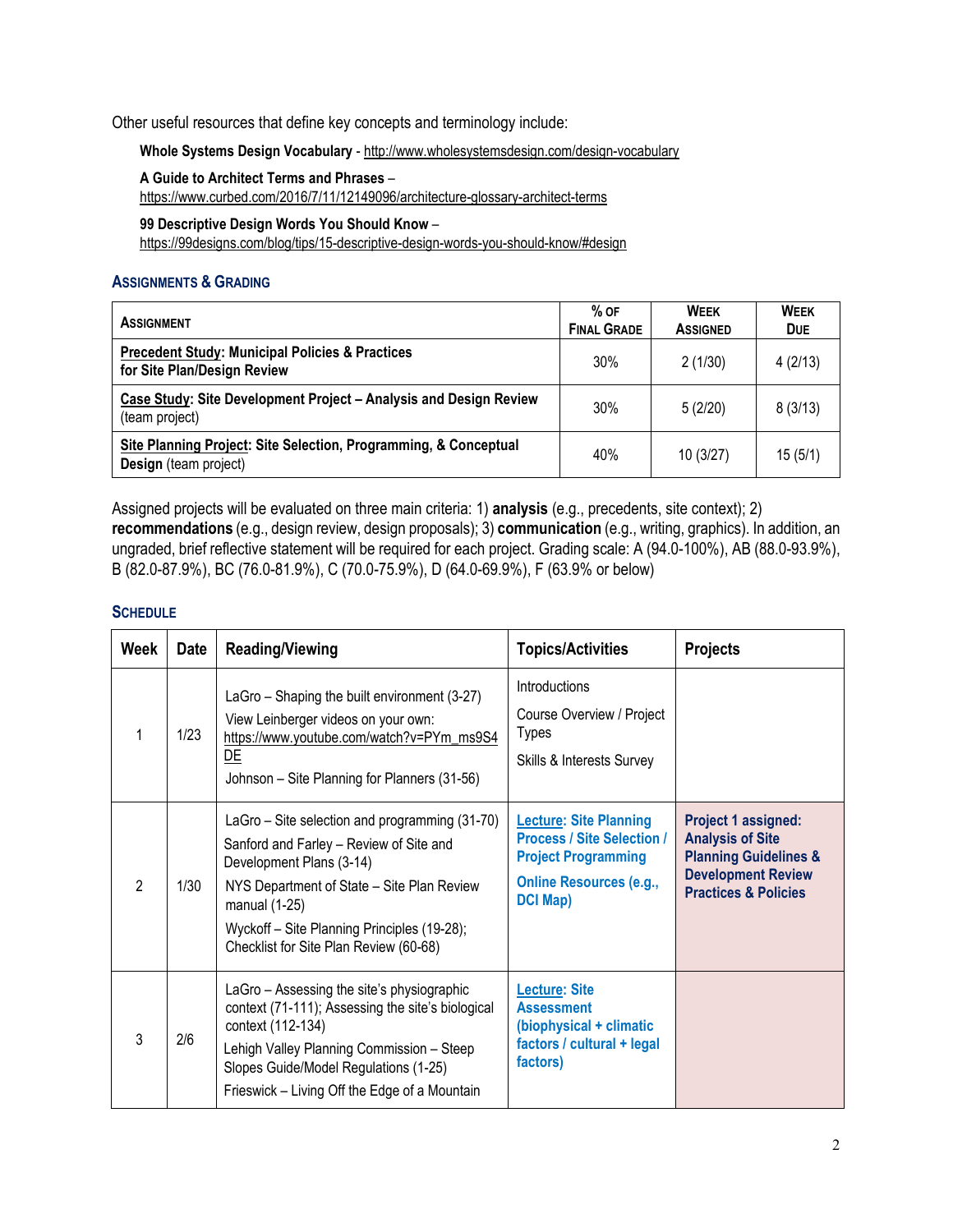|                |      | (WSJ article)<br>Schwab - Hazard Mitigation: Integrating Best<br>Practices into Planning (iii-v, 131-137)                                                                                                                                                                                                                                                                                                                              |                                                                                                                                                                      |                                                                                                                                                      |
|----------------|------|----------------------------------------------------------------------------------------------------------------------------------------------------------------------------------------------------------------------------------------------------------------------------------------------------------------------------------------------------------------------------------------------------------------------------------------|----------------------------------------------------------------------------------------------------------------------------------------------------------------------|------------------------------------------------------------------------------------------------------------------------------------------------------|
| $\overline{4}$ | 2/13 | LaGro - Assessing the site's land use,<br>infrastructure, and regulatory context (135-166);<br>Assessing the site's cultural and historic contexts<br>$(167 - 203)$<br>Sanford and Farley - Cultural Resources<br>$(179-187)$                                                                                                                                                                                                          | <b>Class Presentations</b>                                                                                                                                           | Project 1 due @ noon:<br><b>Analysis of Site</b><br><b>Planning Guidelines &amp;</b><br><b>Development Review</b><br><b>Practices &amp; Policies</b> |
| 5              | 2/20 | LaGro - Integration, synthesis, and analysis<br>(204-244); Conceptual site design (247-277)<br>Francis - A Case Study Methodology for<br>Landscape Architecture (1-15)<br>Cooper Marcus and Francis - Post-Occupancy<br>Evaluation (345-356)<br>Eastman - Going Hybrid (zoning) (25-31)<br>Wyckoff - Techniques for Getting Better Site<br>Design (32-39)<br>City of Madison - Standards for Review of<br>Development Proposals (1-11) | <b>Lecture: Site Analysis /</b><br><b>Conceptual Design /</b><br><b>Design Development</b><br><b>Post-Occupancy</b><br><b>Evaluation (case study</b><br>methodology) | <b>Project 2 assigned:</b><br><b>Evaluation of a Site Plan</b><br><b>Review &amp; Development</b><br><b>Proposal</b>                                 |
| 6              | 2/27 | LaGro - Design development (278-322)<br>Strom et al. - Grading Plan Graphics (77-80)<br>Pollock - Red Penciler's Guide to Site Plan<br>Review (22-25)<br>Forsyth - Measuring Density (8 pp.)<br>Sanford and Farley - Aesthetics (161-177)<br>National Mainstreet Center - Keeping up<br>Appearances / The Main Street Architectural<br>Tradition (17 pp.)                                                                              | <b>Lecture: Site-</b><br><b>Responsive Architecture</b><br>(e.g., building siting,<br>design, density)                                                               |                                                                                                                                                      |
| 7              | 3/6  | Sanford and Farley - Traffic (127-146);<br>Municipal services (147-160)<br>Campoli - Made for Walking (13-22)<br>Palmdale Transit Village Specific Plan:<br>Circulation Element (1-18)<br>CNT - The New Real Estate Mantra: Location<br>Near Public Transportation (1-34)<br>Main & Hannah - The role of furniture in outdoor<br>spaces $(1-23)$<br>SEWRPC - Principles of Good Design (45-72)                                         | <b>Lecture: Site</b><br><b>Circulation; Utilities;</b><br><b>Paving &amp; Furnishings</b>                                                                            |                                                                                                                                                      |